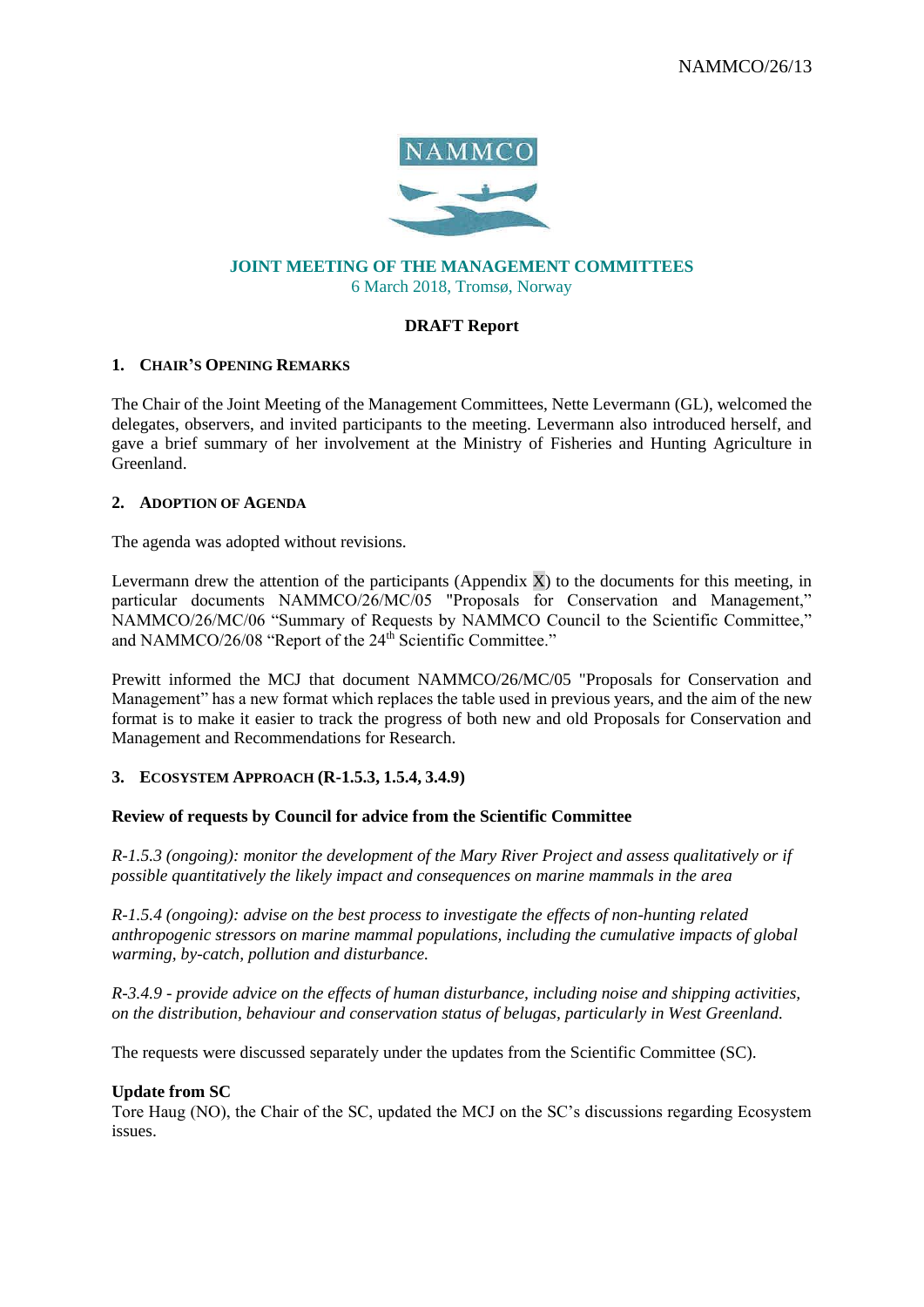Regarding **R-1.5.4**, the SC noted that this request will not have one answer that will entirely cover this request, and **recommended** that upcoming/future working groups consider request R-1.5.4, for example by adding non-hunting impacts to their agendas.

The SC also recommended that the Ministry of Hunting and Fisheries in Greenland should be considered when new projects are proposed.

## *Comments and Discussion by the MCJ*

Greenland asked for clarification on the impact of the work of the various WGs if the non-hunting impacts are added to the WGs agendas in order to answer R-1.5.4. Haug informed the MCJ that adding this to the WG agendas will either require that some other items are not discussed, or the meetings may need to be prolonged.

The MCJ **endorsed** the recommendation to add non-hunting impacts to their future agendas.

# **3.1. Disturbance**

*R-1.5.3 The Council requests the SC to monitor the development of the Mary River Project and assess qualitatively or if possible quantitatively the likely impact and consequences on marine mammals in the area.*

*R-3.4.9 provide advice on the effects of human disturbance, including noise and shipping activities, on the distribution, behaviour and conservation status of belugas, particularly in West Greenland.*

# **Update from SC**

Haug informed the MCJ that the NAMMCO-JCNB JWG discussed the Mary River project at their meeting in 2017 and stated, "The JWG expressed concern regarding development of mining activities and associated ship traffic on the Eclipse Sound narwhal stock. No similar example of such a high level of shipping and development has occurred in a high-density narwhal habitat so there is little precedent to inform an assessment of the impacts."

The JWG provided a list of specific concerns for the Mary River Project, and shipping and icebreaking in Baffin Bay overall.

The SC noted that the JWG makes recommendations based on the information that is available on the current plans for the Mary River project at the time of their meetings, however there is often uncertainty around what the plans actually entail, and these plans appear to change often. This makes it difficult to give relevant management advice.

The SC reiterated its previous recommendation that all information on the Mary River project be presented to the JWG. It was suggested that someone from the Fisheries Protection Division in Canada should attend the next NAMMCO-JCNB JWG in 2019.

Additionally, the JWG also noted that increased shipping (in addition to Mary River Project) is of concern – narwhals are very skittish and easily disturbed, and "cumulative effects should be considered when new shipping and icebreaking activities are proposed for narwhal and beluga habitat areas."

## *Comments and Discussion by the MCJ*

Canada recognised the interest in NAMMCO to obtain information on how projects such as these are approved in Canada and provided an update on the Mary River project.

In Canada, there is a co-management impact review process between Canada and the Government of Nunavut -- the Nunavut Impact Review board (NIRB) -- which reviews proposals for projects and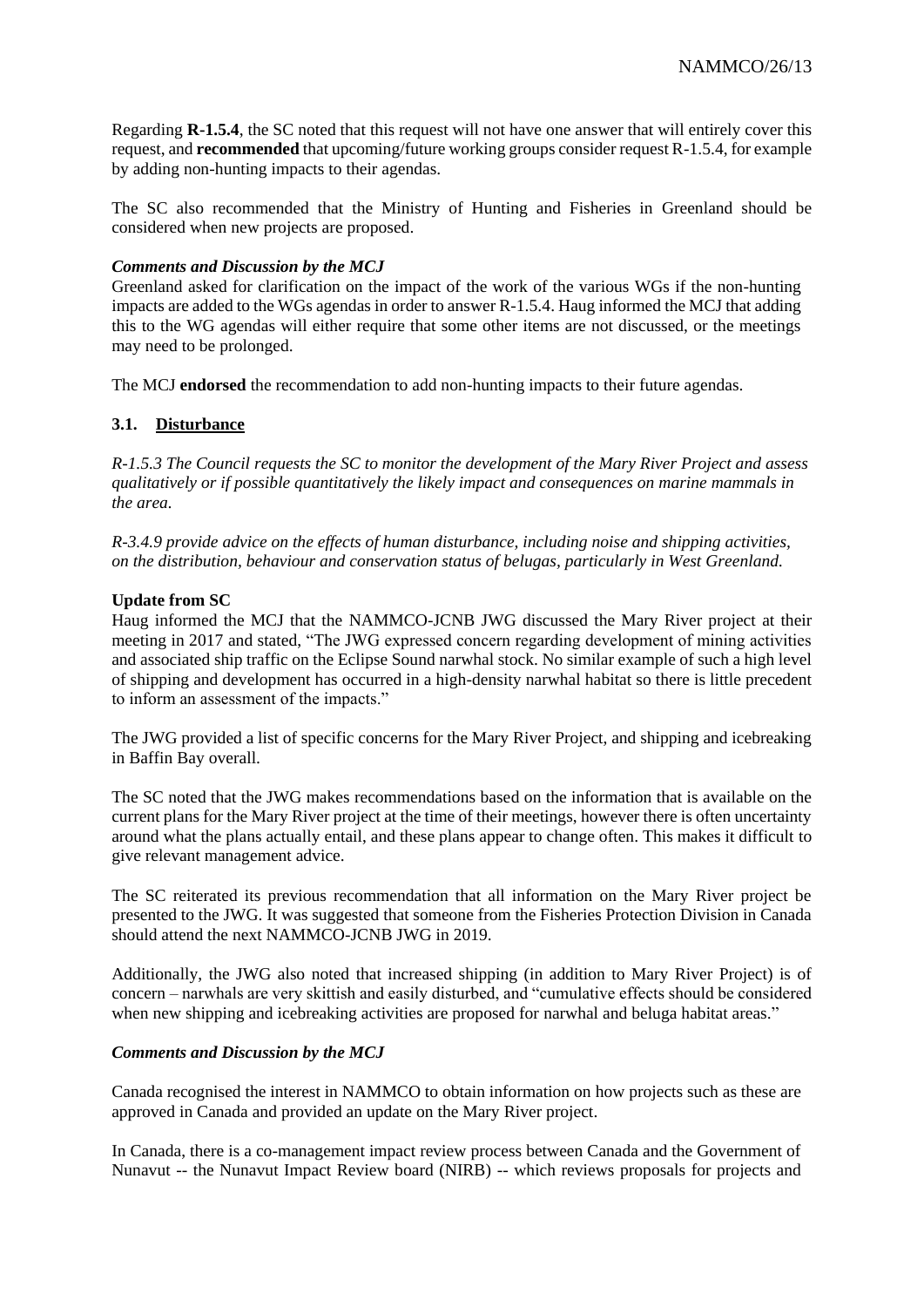provides recommendations on the possible impacts. New projects can be proposed or changed through the review process.

The Mary River project is an iron ore mine located on North Baffin Island, near Pond Inlet. The ore is shipped through Milne Inlet, through Davis Strait from Canada to Greenland. Baffinland, the company operating the mine, is currently authorised to ship 4.2 mill tons of ore per year. In 2017,  $4.\overline{\text{XX}}$  mill tons were shipped. This is an increase from 2016, where  $3.2$  mill tons were shipped, and 2015, when 1.3 mill tons were shipped.

Baffinland is currently proposing expanding their activities at the Mary River mine, including increases in shipping capacity, establishing a railway between mine site and the Milne port, establishing stock piles of ore, and increased shipping during open water season. (is this correct? Seth please fix any errors in this section!)

Canada noted that Baffinland has suspended their vessel monitoring program due to safety concerns.

The MCJ discussed that the shipping is the activity of main concern regarding the Mary River project. Greenland noted that they have a strong interest in obtaining information on all projects that could impact species in their area, including not only the whales, but also seals.

The MCJ **endorsed** the recommendation of the SC that all information on the Mary River project be presented to the JWG, and for someone from the Fisheries Protection Division in Canada to attend the next NAMMCO-JCNB JWG in 2019. Canada informed the MCJ that they will work with the NAMMCO Secretariat (Canada should also include DFO scientists or whoever is dealing with the JCNB in Canada here) to provide the most relevant information for the JWG and ensure the information is available for the next meeting (scheduled for 2019).

The MCJ **endorsed** the recommendation that cumulative effects should be considered when new shipping and icebreaking activities are proposed for narwhal and beluga habitat areas.

## **3.2. Climate Change**

## **Update from the SC**

Haug noted that climate change is discussed in the SC each year, and is also dealt with in many of the working groups, including WGHRAP, NAMMCO-JCNB JWG, etc. He also gave a presentation to the MCJ on the impacts of climate change on future harvests in the North Atlantic.

Future harvest – road map slides - insert bullet points here

## *Comments and Discussion by the MCJ*

Japan commented on the information on the northward movement of boreal cetacean species and asked whether Pacific minke whales or humpback whales have been observed in the Atlantic Arctic. Haug informed the MCJ that the Americans are observing more boreal whales in the Bering Sea north of the Bering Strait, however this is a shelf area, while the area north of Svalbard is off the shelf and may prevent these species from moving even further north of Svalbard.

## **3.3. Marine Mammal – Fisheries Interactions (R-1.1.5, 1.1.8, 1.2.1, 1.2.2, 1.4.7)**

## **Review of requests by Council for advice from the Scientific Committee**

*R-1.1.5 (1997; standing): review and update available knowledge on interactions between marine mammals and commercially exploited marine resources*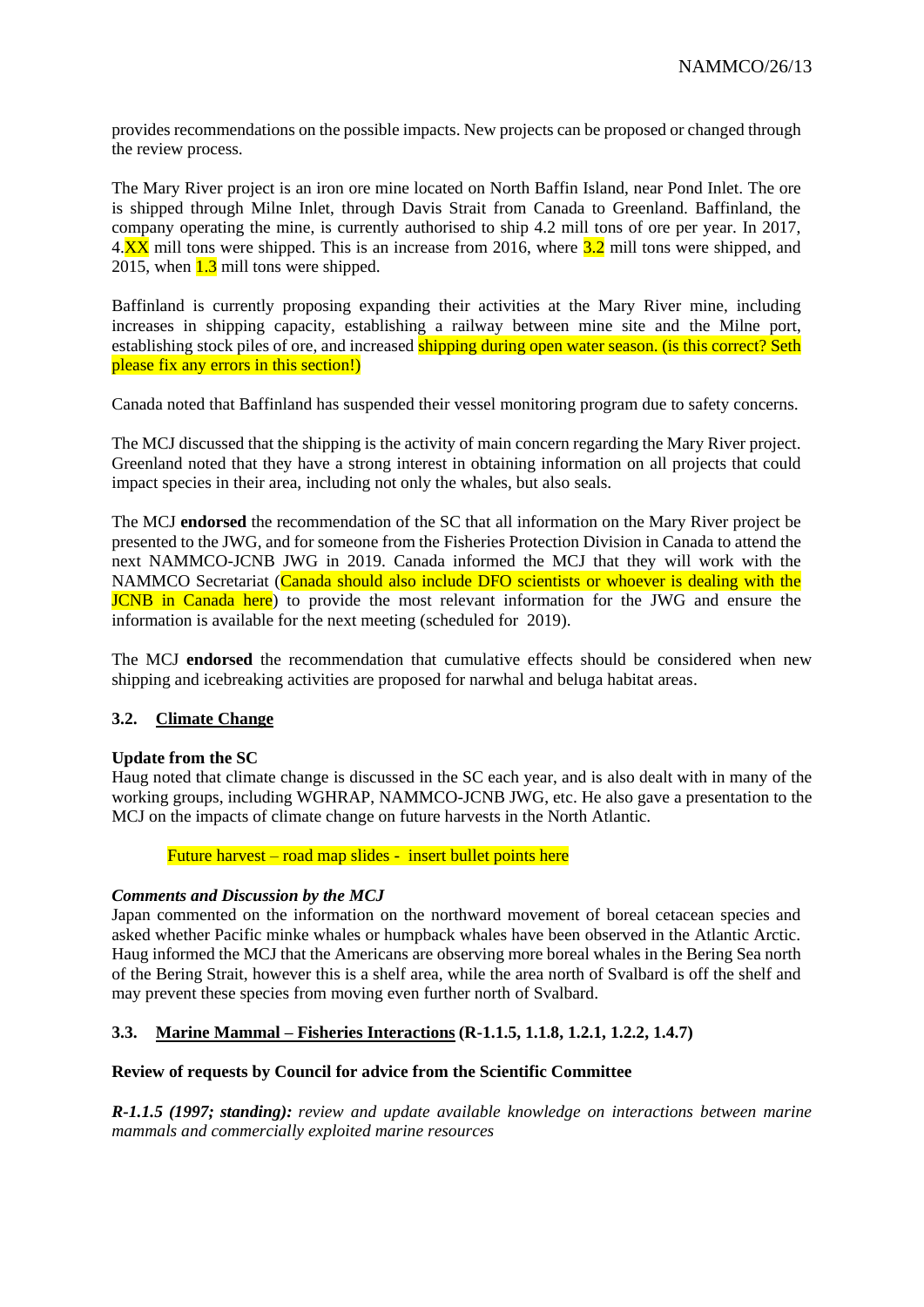*R-1.1.8 (2008): investigate dynamic changes in spatial distribution of cetaceans due to ecosystem changes and functional responses* 

**R-1.2.1 (1992) "**multispecies models for management purposes…suggest required data and knowledge to make such models"

**R-1.2.2 (1995):** monitor stock levels and trends in stocks of all marine mammals in the North Atlantic.

**R-1.4.7** in the "Economic aspects of marine mammal-fisheries interactions" section

• Review results of MareFrame ecosystem modelling project

The MCJ noted that R-1.1.5, 1.1.8, and 1.2.2 are many years old, and appear to be issues that have become part of the working procedures of the SC. The MCJ discussed whether these requests should be removed from the request list, and possibly added to the overall Terms of Reference for the SC. It was decided to leave these requests as "standing" on the request list.

The MCJ further noted that R-1.2.1 and R-1.4.7 will be answered, in part, by the SC in the near future when the SC reviews the results of the MareFrame project (discussed below), however if was noted that the "Economic aspects of marine mammal-fisheries interactions" may not be within the competence of the SC. The MCJ suggested that the SC should comment on whether considering the "economic aspects" should remain in their purview.

# **Update from SC**

With regards to R-1.2.1 and R-1.4.7, the MareFrame project was scheduled to be completed in late 2017. The SC noted that the results of the MareFrame project will likely be useful to NAMMCO as models that will serve as building blocks for further development of multi-species modelling in the NAMMCO area.

The SC **recommended** that a small group be organised to review the report of the MareFrame project and prepare a document for the next SC meeting.

## *Comments and Discussion by the MCJ*

The MCJ **endorsed** the recommendation of the SC for a small group to review results of MareFrame and present a review to the next SC meeting.

## **3.3.1. By-catch**

Levermann noted that there are no requests from Council, but there are many recommendations to member countries from the SC's By-Catch WG, which held meetings in 2016 and 2017.

## **Update from SC**

Haug reported on the work of the SC's BYCWG country by country.

## *Norway*

Several important issues were identified with the approaches to by-catch estimation that was presented at the BYCWG, both with the data acquisition through the coastal reference fleet and the analyses. These issues prevented the BYCWG from endorsing the proposed by-catch estimates.

The group recommended methodological improvements to be implemented both in the data collection and the analysis before the by-catch estimates could be endorsed.

In addition, the BYCWG noted that if the same vessels are used in the coastal reference fleet (CRF) year after year, they will be correlation in the data samples which will lead to errors in the by-catch estimate and the WG recommended to modify the design of the selection process.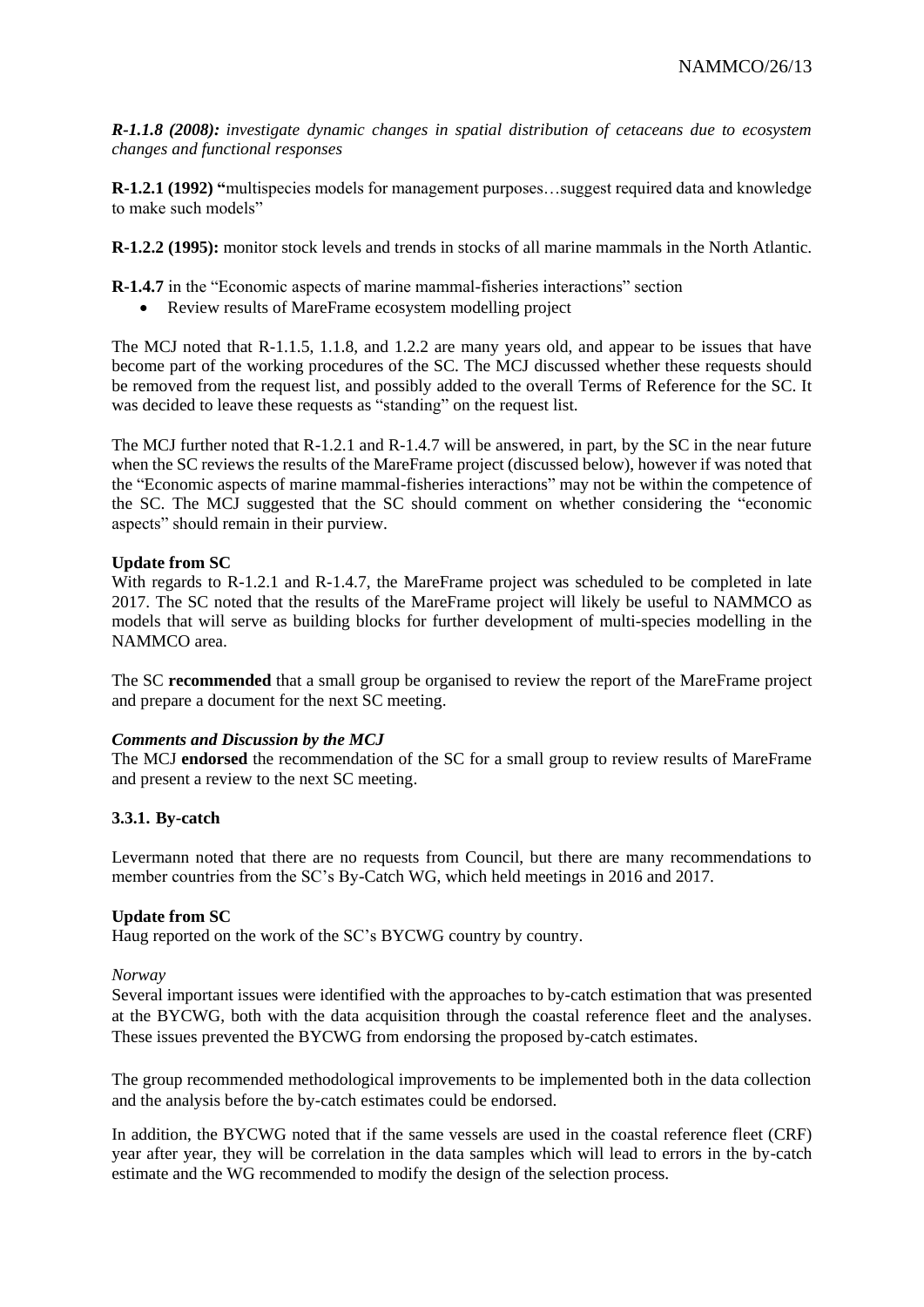Norway has plans to update the by-catch estimates in 2018.

### Comments from Norway

Norway commended the SC and the BYCWG on dealing with the issues.

### *Iceland*

There were several issues with the analysis of the by-catch estimates presented to the BYCWG which prevented the group from accepting the estimates. The group provided several recommendations for revising the analysis of by-catch estimates as well as improving the data collection.

Iceland has submitted an updated working paper addressing most of the technical comments of the BYCWG, and these will be discussed via videoconference in March 2018.

#### Comments from Iceland

Iceland thanked Haug and the BYCWG for their work and welcomed the input. They informed the MCJ that they are working on making a new scheme for observation of gillnet fishing. Regarding the Greenland halibut gillnet fishery, Iceland informed the MCJ that these nets are set deep and therefore it seems unrealistic that there would be by-catch, but Iceland will consult with the MRI on this issue.

Iceland further updated the MCJ that they have now increased the observer coverage of the gillnet fleet, introduced more random sampling. There is a need to distinguish between the targeted observations of the Directorate, Business Analysis Institute, targeting vessels that have diverged from expected catches (Iceland can you help with this text? Or delete)

### *Faroe Islands*

The SC recommended that a responsible precautionary approach be taken and that a proper assessment of the by-catch risk in the various fisheries be undertaken, beginning with those fisheries of higher concern such as the Very High Vertical Opening (VHVO) and pelagic pair trawling. The WG also provided recommendations for by-catch monitoring and observation.

#### Comments from the Faroe Islands

Faroe Islands informed the MCJ that they do not have gillnet fisheries in shallow waters and therefore by-catch is not an issue with respect to this gear type. The Faroe Islands have observed increases in pelagic fish stocks around the Faroe Islands, and expect these fisheries to continue increasing. These fisheries areas overlap with marine mammal species, and therefore there is a potential for by-catch, however the process of looking into by-catch in these fisheries has not begun. The Faroe Islands further informed the MCJ that fisheries are now managed by a quota system which will require more frequent observers and therefore the possibility for more by-catch observation.

The Faroe Islands commented that the BYCWG was focusing on the pelagic fisheries for the Faroe Islands, and not for the other countries. The Secretariat recalled the general Terms of Reference for the By-Catch Working Group, which were to

- 1. Identify all fisheries with potential by-catch of marine mammals
- 2. Review and evaluate current by-catch estimates for marine mammals in NAMMCO countries.
- 3. If necessary, provide advice on improved data collection and estimation methods to obtain best estimates of total by-catch over time.

Therefore as stated in task 1, the WG looks at the overlap between marine mammal distribution and fisheries to evaluate the potential risk of by-catch in all fisheries in all countries, based on known bycatch risks in similar fisheries (e.g. information from the ICES Working Group on By-Catch). Gillnet fisheries represent for example a high by-catch risk to, particularly, smaller cetaceans and coastal seals.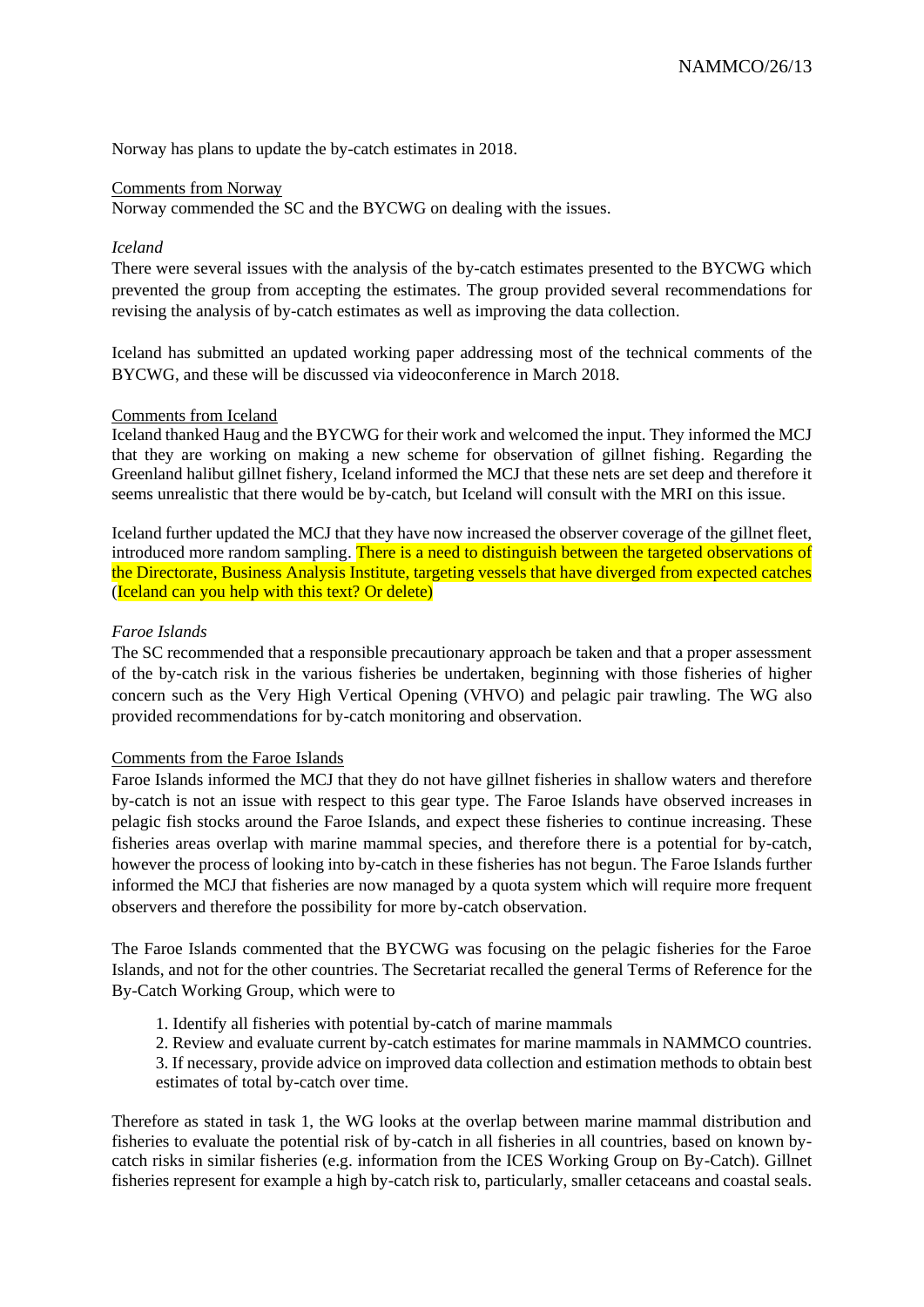Estimate of by-catch were provided by Norway and Iceland and were therefore reviewed by the working group, as the first step. In the absence of by-catch estimates for the Faroe Islands and Greenland, the Working Group started to assess the by-catch risk associated to the different fisheries, based on the fisheries information provided to the group. In the Faroe Islands, as noted above, the gillnet fisheries take place in deeper water and do not seem to represent a risk to marine mammals. The risk associated to pelagic fisheries, with anecdotal reporting of by-catch in the Faroese and high risk to some cetacean species known from other places, needs to be evaluated. Therefore the Working Group recommended the Faroes to provide specific information necessary to provide a reliable risk assessment.

## *Greenland*

The WG reviewed the information provided on the present sources of by-catch reporting and discussed their relative reliability. It provided several recommendations for improvement and identified areas where already existing information should be analysed.

## **Comments from Greenland**

Greenland informed the MCJ that many of these recommendations have already been taken into consideration in the processes within Greenland, and previous reports from 2013 are being made available for review. Greenland also commented that gathering this information requires communication with multiple departments and will take some time to review.

## *Comments and Discussion by the MCJ*

The MCJ endorsed all of the recommendations from the BYCWG (except the one on validation of bycatch reporting? This needs clarification when we adopt the report) which can be found in Appendix X (doc 05, the proposal table that I will update).

## **3.3.2. Fish farms**

## **Update from the SC**

The SC's BYCWG discussed removals of seals from around fish farms and recommended that both Norway and Iceland obtain reliable and complete reporting of all removals.

## **Updates from member countries**

The Faroe Islands informed the MCJ that the numbers of grey seals that are shot at fish farms in the Faroe Islands are being monitored. These numbers have not been validated yet, but the preliminary numbers indicate a downward trend.

## **Comments from the MCJ**

The MCJ **endorsed** the recommendation that Norway and Iceland obtain reliable and complete reporting of all removals.

## **3.3.3 Consumption of resources by marine mammals**

## **Update from the SC**

Haug presented a summary of the project "Exploring marine mammal consumption relative to fisheries removal in the Nordic and the Barents Seas." The project reviews and summarises the currently available information on diet, abundances, and residence times of marine mammals in the Nordic and the Barents Seas, and follow recently recommended approaches to estimate plausible ranges of total consumption, and also compares marine mammal consumption to removal by fisheries (retrieved from ICES databases). Preliminary results suggest that marine mammal consume around 15 million tons  $\pm$ 50% of prey per year, predominantly targeting low and mid trophic level species (zooplankton and small pelagic fish). Fisheries remove around 4.3 million tons per year, targeting mid and top trophic levels (small pelagic fish and larger demersal and pelagic fish).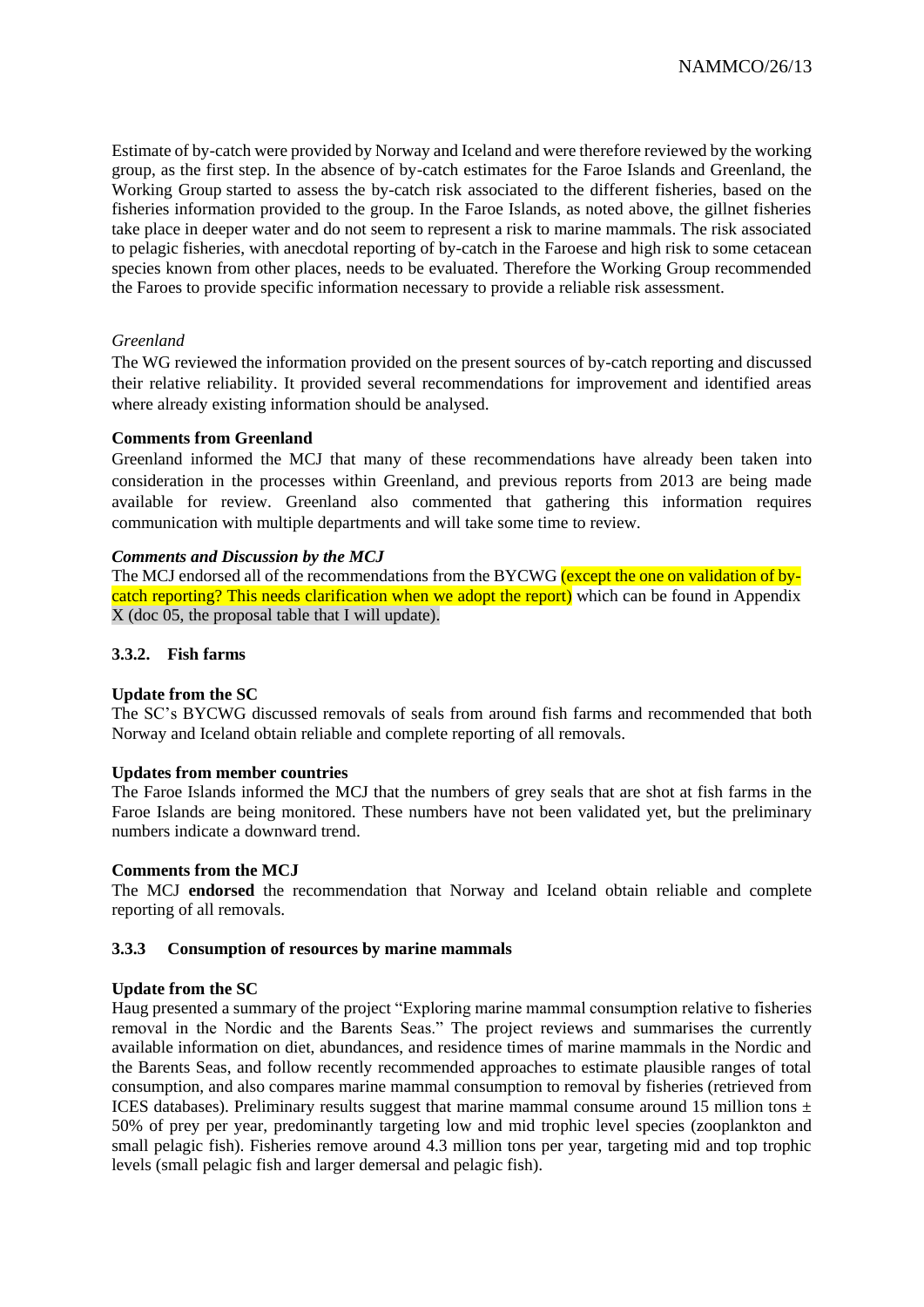The SC welcomed this joint initiative and noted that there is a lot of NAMMCO participation in this project. Important areas for NAMMCO are covered by this project, and the SC looks forward to seeing the published results.

## **Comments from the MCJ**

The MCJ thanked Haug for this is interesting presentation which provided valuable information for the discussions on ecosystem approach to management. This project highlights the importance of marine mammals as a large component in the ecosystem and the role of these species in the ecosystem, and the importance to the hunts in the North Atlantic. The MCJ looks forward to the publication.

Greenland further commented that questions on this issue was raised many years ago, and it is now good to have numbers on which to base the discussions with the Fisheries Division. Greenland also noted that it could be interesting to look into these results with respect to specific areas, and whether there are areas where they could have more questions and request more elaboration on the results.

Haug also noted that MareFrame project which was discussed under Item X incorporated information that this project provided. However, the MareFrame project included only the Icelandic area, and there is interest in doing similar work in the Barents Sea. Such an exercise could also build upon other types of modelling work.

# **4. PROCEDURES FOR DECISION MAKING ON CONSERVATION AND MANAGEMENT MEASURES**

# **4.1. Struck and Lost (R-1.6.4)**

*R-1.6.4: the SC and the Hunting Committee… provide advice on the best methods for collection of the desired statistics on losses.*

Prewitt reported that the SC agreed to direct the WGs to indicate when more reliable struck and lost (S&L) were a priority for improving the assessment and would make the most significant difference in terms of quota allocation, so the collection of S&L data could be prioritised for these hunts. The WG could then give recommendations on how to better obtain S&L data for the targeted hunts.

An update from the Committee on Hunting Methods will be given to Council.

## **Comments from the MCJ**

There were no comments from the MCJ.

# **4.2. Catch Validation**

Prewitt noted that a previous recommendation for Greenland to investigate the differences between the two reporting schemes (Pinarneq and Skærmeldingschema) was discussed at SC/23, where Greenland provided an explanation.

Levermann noted that the SC also previously recommended that catches be validated on a yearly basis.

## **Updates from member countries**

Greenland updated the MCJ that a quality review of the catch data that is provided by the hunters is performed yearly.

## **5. USER KNOWLEDGE IN MANAGEMENT DECISION-MAKING**

There was no discussion on this item.

## **6. ANY OTHER BUSINESS**